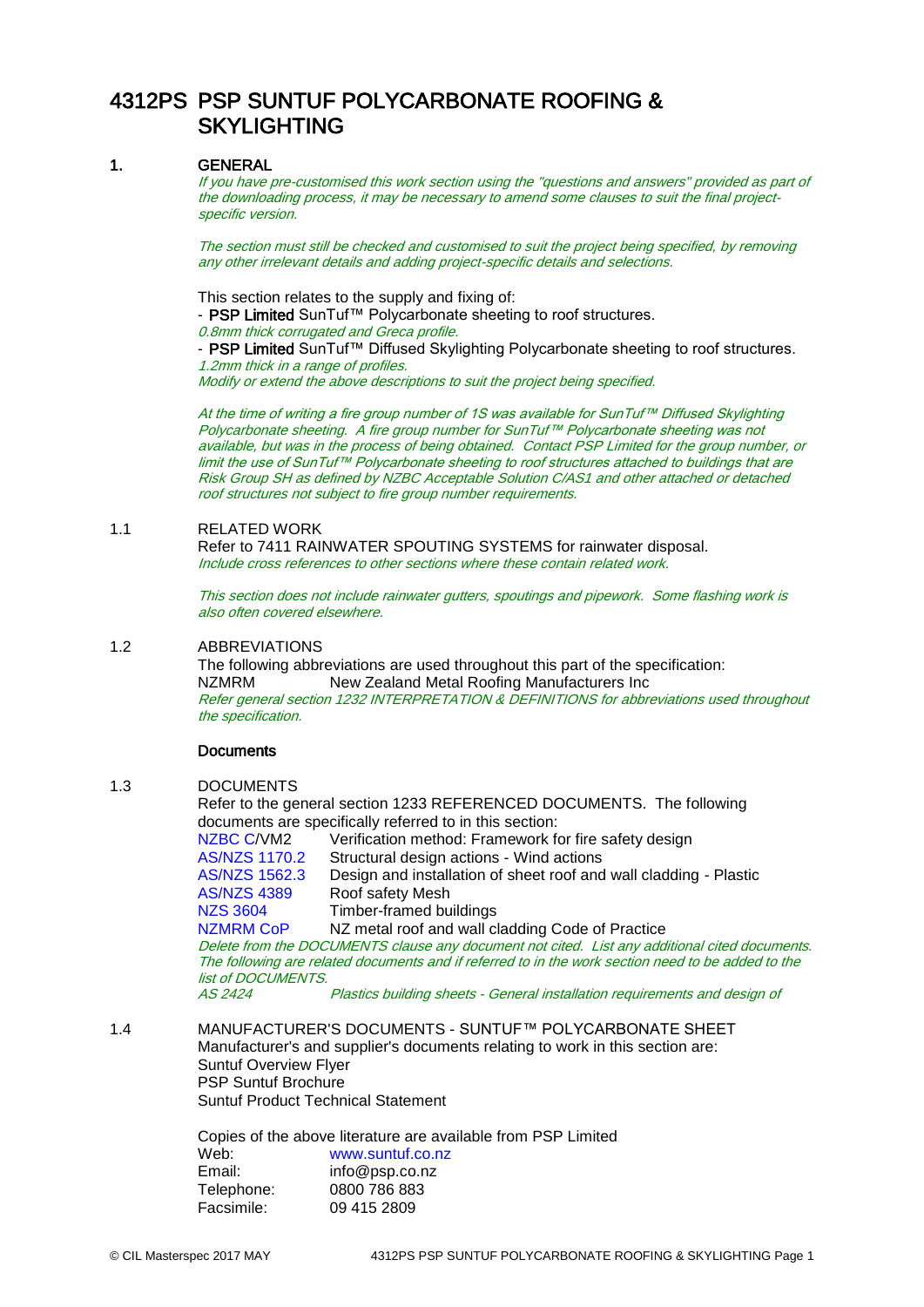It is important to ensure that all personnel on site have access to accurate, up to date technical information on the many products, materials and equipment used on a project. In most cases individual products are not used in isolation, but form part of a building process. Also a particular manufacturer's and/or supplier's requirements for handling, storage, preparation, installation, finishing and protection of their product can vary from what might be considered the norm. Access to technical information can help overcome this potential problem.

1.5 MANUFACTURER'S DOCUMENTS - SUNTUF™ DIFFUSED SKYLIGHTING Manufacturer's and supplier's documents relating to work in this section are: Suntuf Diffused Skylighting Brochure PSP Polycarbonate Products Care & Maintenance Suntuf Diffused Skylighting Technical Statement Group 1S Fire Report (BRANZ Type Test Summary, report number FI 5466)

> Copies of the above literature are available from PSP Limited Web: [www.skylighting.co.nz](http://www.skylighting.co.nz/) Email: info@psp.co.nz Telephone: 0800 786 883 Facsimile: 09 415 2809

It is important to ensure that all personnel on site have access to accurate, up to date technical information on the many products, materials and equipment used on a project. In most cases individual products are not used in isolation, but form part of a building process. Also a particular manufacturer's and/or supplier's requirements for handling, storage, preparation, installation, finishing and protection of their product can vary from what might be considered the norm. Access to technical information can help overcome this potential problem.

# **Warranties**

1.6 WARRANTY - INSTALLER/APPLICATOR Provide an installer/applicator warranty: 5 years: For installation

- Provide the warranty in the Plastic Roofing installers' standard form.

- Include a copy of the PSP Limited maintenance requirements with the warranty.

- Commence the warranty from the date of completion of the roof.

Refer to the general section 1237 WARRANTIES for additional requirements. Check general section 1237 WARRANTIES for the date of commencement of warranties; which is normally practical completion of the contract. Refer to the chosen conditions of contract as it may also contain information on warranties/guarantees.

1.7 WARRANTY - MANUFACTURER/SUPPLIER - SUNTUF™ SHEET Provide a material manufacturer/supplier warranty:

- 25 years For light transmission
- 15 years For breakage and hail damage
- Provide this warranty on the manufacturer/supplier standard form.
- Commence the warranty from the date of purchase.

Refer to the general section 1237 WARRANTIES for additional requirements.

Modify or expand the clause to suit project or manufacturer/supplier requirements, options include: - Change the standard form to be used (check with the manufacturer/supplier, use the general section 1237WA WARRANTY AGREEMENT if required)

- Commence the warranty from the date of purchase (check with the manufacturer/supplier)

1.8 WARRANTY - MANUFACTURER/SUPPLIER - SUNTUF™ DIFFUSED SKYLIGHTING Provide a material manufacturer/supplier warranty: 25 years For light transmission 20 years For breakage and hail damage

- Provide this warranty on the manufacturer/supplier standard form.

- Commence the warranty from the date of purchase.

Refer to the general section 1237 WARRANTIES for additional requirements. Modify or expand the clause to suit project or manufacturer/supplier requirements, options include: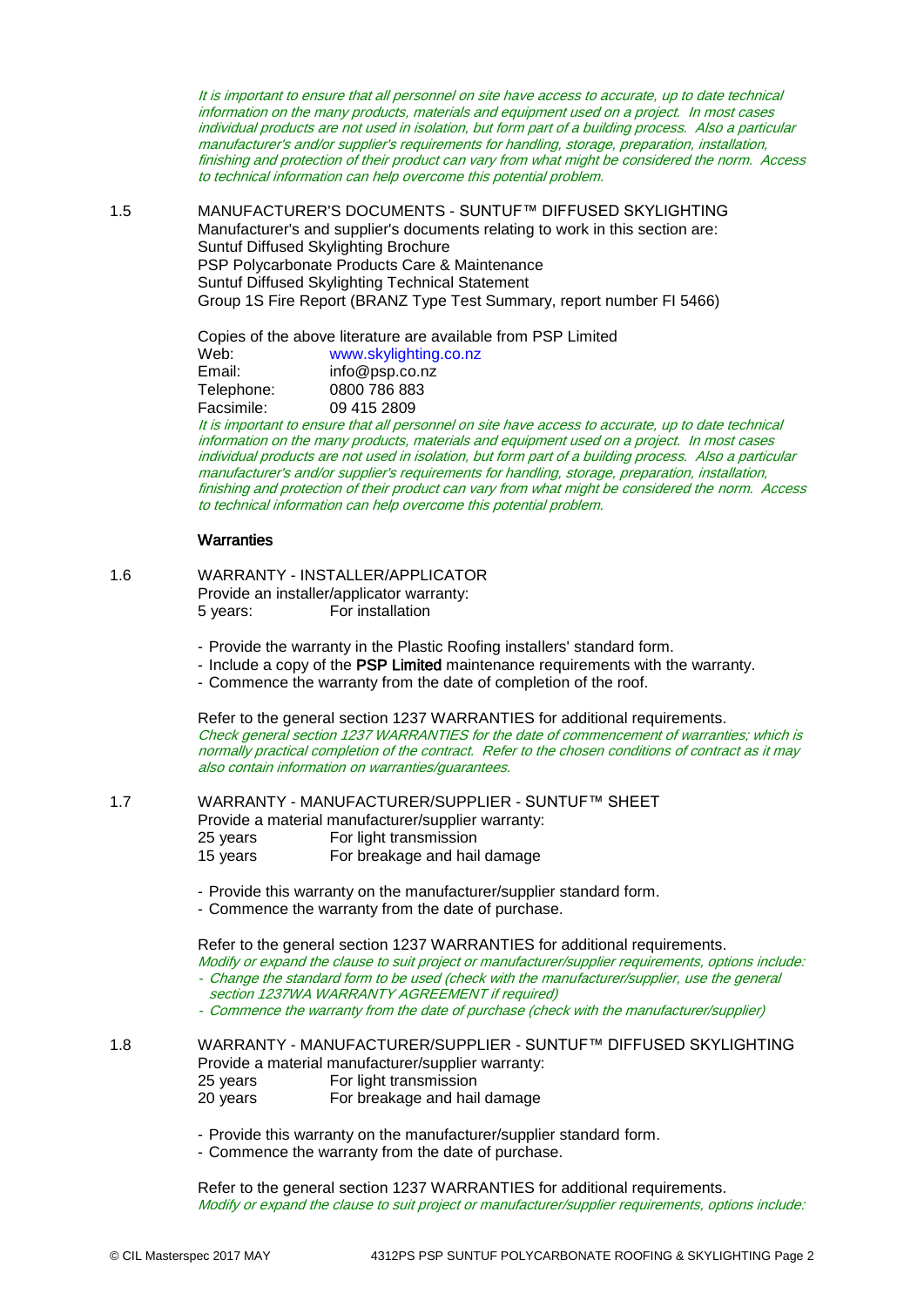- Change the standard form to be used (check with the manufacturer/supplier, use the general section 1237WA WARRANTY AGREEMENT if required)
- Commence the warranty from the date of purchase (check with the manufacturer/supplier)

#### **Requirements**

- 1.9 QUALIFICATIONS Workers / Installers / applicators to be experienced, competent trades people familiar with the materials and techniques specified. This clause includes generic text which should be expanded only if there are specific qualification requirements.
- 1.10 INFORMATION FOR OPERATION AND MAINTENANCE Provide relevant PSP Limited maintenance requirements at completion of the work. Refer to PSP Limited documents for maintenance guidance: Suntuf[: www.suntuf.co.nz/range/downloads/brochure.pdf](http://www.suntuf.co.nz/range/downloads/brochure.pdf) Suntuf Diffused Skylighting[: www.skylighting.co.nz/downloads/Care-and-Maintenance.pdf](http://www.skylighting.co.nz/downloads/care-and-maintenance.pdf)

#### 1.11 NO SUBSTITUTIONS Substitutions are not permitted to any of the specified systems, components and associated products listed in this section.

# **Performance**

#### 1.12 CO-ORDINATE

Co-ordinate to ensure substrate and preparatory work is complete and other work programmed in the order required for access and completion of the roof.

#### 1.13 PERFORMANCE

Accept responsibility for the weather-tight performance of the completed roofing system, including all penetrations through the roof and junctions with walls and parapets.

### 1.14 FIRE GROUP NUMBER - SUNTUF™ DIFFUSED SKYLIGHTING

The Group Number Classification to [NZBC C/](http://www.masterspec.co.nz/redirect.aspx?pl=224)AS1-AS6, Table 4.1, has been determined in accordance with [NZBC C/](http://www.masterspec.co.nz/redirect.aspx?pl=224)VM2 Appendix A, following testing ISO 9705. Refer to BRANZ Type Test Summary (report Number FI 5466) for fire performance results. Product: Group number:

Suntuf™ DIFFUSED SKYLIGHTING 1S

Delete clause if not required. A Group Number may not be required in situations such as, the surface area is less than 5m2 [\(NZBC C/](http://www.masterspec.co.nz/redirect.aspx?pl=224)AS2-AS7, 4.17.6.a), or the design is t[o NZBC C/](http://www.masterspec.co.nz/redirect.aspx?pl=224)AS1 risk group SH (houses etc.).

Consult with the project Fire Consultant and/or the Services Engineer if necessary.

# 1.15 FIXINGS, WIND

Use the fixings appropriate for the design loads of this site; refer to general section 1220 PROJECT for details of wind zone. Allow for specific loadings at corners and the periphery of the roof, where localised pressure factors apply. Delete if using Wind (design by contractor) clauses. Refer to PSP Limited for fixing specifications and details.

Performance - Wind (design by contractor)

The next two mutually exclusive clauses, are setting a standard of performance for design by the contractor to meet. Specifiers should therefore consider adding some means of confirming (say by testing or certification) that the performance criteria will be or have been met. Delete the clause which does not apply.

Ensure correct information is supplied in 1220 PROJECT.

1.16 DESIGN PARAMETERS - NON SPECIFIC DESIGN Design the installation to the wind zone parameters of [NZS 3604,](http://www.masterspec.co.nz/redirect.aspx?pl=301) table 5.4. Refer to general section 1220 PROJECT for details. Delete the clause if using DESIGN PARAMETERS - SPECIFIC DESIGN.

1.17 DESIGN PARAMETERS - SPECIFIC DESIGN Design the installation to the wind pressure parameters of [AS/NZS 1170.2.](http://www.masterspec.co.nz/redirect.aspx?pl=1110) Refer to general section 1220 PROJECT for details.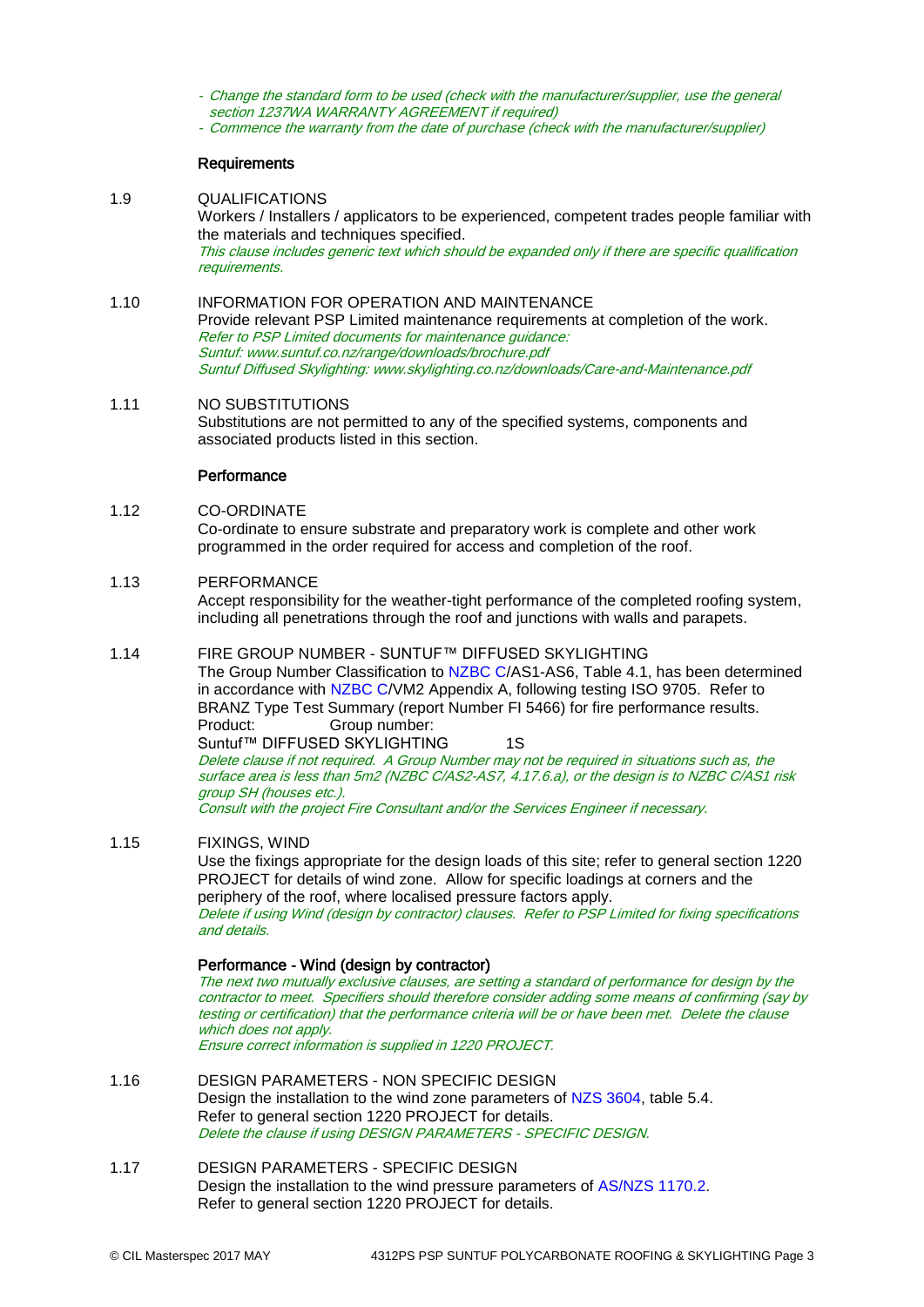Obtain information from the project structural engineer. Delete the clause if using DESIGN PARAMETERS - NON SPECIFIC DESIGN.

# 2. PRODUCTS

### **Materials**

Select the product that suits the brief and use the PRODUCTS and EXECUTION clauses that follow to suit the product selected.

- 2.1 SUNTUF™ SHEET 0.8mm thick Polycarbonate sheet with UV coating to top side. Refer to SELECTIONS for profile. Corrugated or Greca profiles.
- 2.2 SUNTUF™ DIFFUSED SKYLIGHTING 1.2 mm thick profiled Polycarbonate roofing with co-extruded UV layer. Refer to SELECTIONS for profile. Corrugated and trapezoidal profiles. Sheets may be draped to a curve, refer to PSP Limited for minimum allowable curving radius.

#### Components - Suntuf™ Sheet

- 2.3 SUNTUF™ NOISE REDUCTION TAPE White PE foam tape, 3mm thick, 20mm wide. Used between purlins and polycarbonate sheet to reduce expansion and contraction noise.
- 2.4 SUNTUF™ EAVES FILLERS Profiled foam filler, 20 mm thick. Nominate black or white colour to suit. Provide a means of closing the corrugate/greca cavities if required.
- 2.5 PSP SUNTUF™ RIDGE FLASHING Profiled polycarbonate ridge flashing.
- 2.6 PSP SUNTUF™ APRON FLASHING Profiled polycarbonate apron flashing.
- 2.7 FIXING SCREWS Refer to SELECTIONS.

#### Components - Suntuf™ Diffused Skylighting

- 2.8 PURLIN TAPE ANTI NOISE White PE foam tape, 5mm thick, 50mm wide. Used between purlins and polycarbonate sheet to reduce expansion and contraction noise.
- 2.9 SEALING TAPE Butyl (light grey) joining/lapping tape, 1mm thick, 25mm wide.
- 2.10 EAVES FILLERS Profiled white foam filler to suit profile. Provides a means of closing the rib cavities if required.

# 2.11 FIXINGS

Purlin Screws - crest fixing Suntuf Diffused Skylighting Multi-purpose 65mm x 12g screw with matching Crest Rider (Profile/Storm Washers) with EPDM gasket.

Overlapping screws, Suntuf to Suntuf - side stitching 9.5mm x 25mm Stitching Screws (Grommet seals) with EPDM seal for overlapping sheets.

Overlapping screws, Suntuf to metal - 35mm Self-Tapping Screws with 19mm Neo Washer for overlapping sheets. Alter if required to suit profile or exposure zone.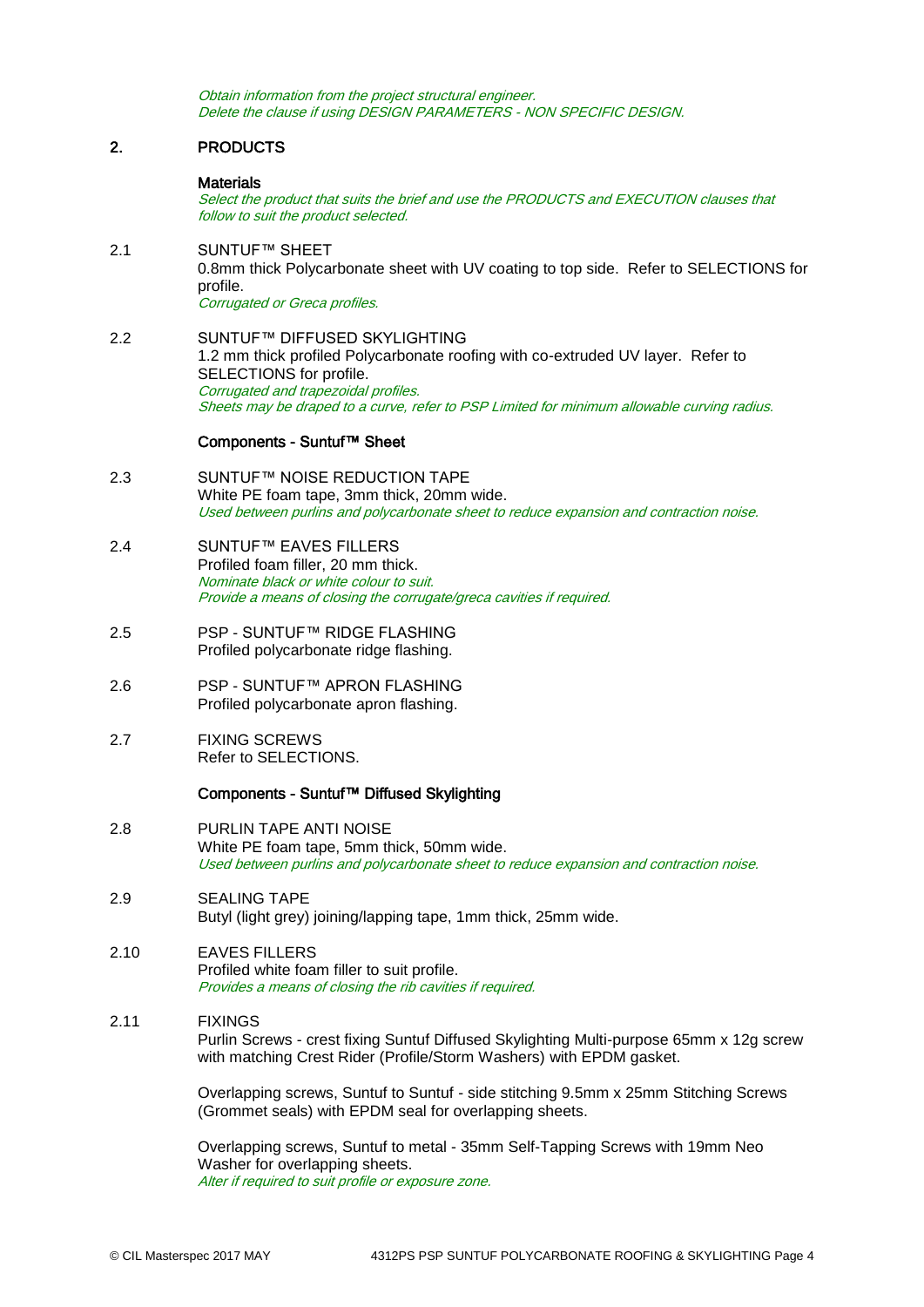# Components - Safety Mesh

2.12 SAFETY MESH Safety mesh to [AS/NZS 4389.](http://www.masterspec.co.nz/redirect.aspx?pl=923) Safety mesh is used in high studs and open spans, such as commercial, industrial and warehouse buildings, and particularly under plastic roofing to prevent fall through. Amend clause if using 4161 UNDERLAYS, FOIL AND DPC for mesh.

# 3. EXECUTION

#### **Conditions**

# 3.1 SAFETY MESH

Install to [AS/NZS 4389](http://www.masterspec.co.nz/redirect.aspx?pl=923) and [AS/NZS 1562.3](http://www.masterspec.co.nz/redirect.aspx?pl=624) Check the span capabilities of the sheet profile and determine whether safety mesh is required, to comply wit[h AS/NZS 1562.3.](http://www.masterspec.co.nz/redirect.aspx?pl=624) Add a new clause if required. Delete clause if using 4161 UNDERLAYS, FOIL AND DPC for mesh.

#### 3.2 INSPECTION

Inspect the roof framing and supporting structure to ensure that it is complete ready for roofing. Do not start work until all requirements are complete to the required standard. Expand if required to cover the painting of the support structure prior to installation of roofing system.

### 3.3 STORAGE - SUNTUF™ SHEET

Take delivery of and accept packs of sheets dry and undamaged on delivery. Reject all damaged material. Store packed sheets in a protected, shaded, ventilated area, with no direct exposure to sunlight, excessive heat and wind.

#### 3.4 STORAGE - SUNTUF™ DIFFUSED SKYLIGHTING

Take delivery of packs of sheets dry and undamaged on delivery. Reject all damaged material. Store packed sheets in a protected, shaded, ventilated area, with no direct exposure to sunlight, excessive heat and wind.

# 3.5 HANDLING

Avoid distortion and contact with damaging substances. Do not drag sheets across each other and other materials. Protect edges and surface finishes from damage.

# Application - General

# 3.6 GENERALLY

To [AS/NZS 1562.3](http://www.masterspec.co.nz/redirect.aspx?pl=624) with all sheets square and oversailing the gutter true to line. Check during fixing to eliminate creep.

# 3.7 SETOUT

Set out the planned layout before fixing commences, to ensure true lines and the correct relationship of sheets to pitch, module, grid, roof framing and roof features. Modify or expand the clause to suit project or manufacturer/supplier requirements.

# Application - Suntuf™ Sheet

# 3.8 GENERALLY

Install and fix in accordance with the [NZMRM CoP](http://www.masterspec.co.nz/redirect.aspx?pl=1236) NZ metal roof and wall cladding Code of Practice requirements, and to PSP Limited requirements.

Check that adjoining walls and parapets are prepared ready for the installation of the roofing. Lay Suntuf Noise Reduction Tape to purlins.

Carefully set out sheets with the correct side facing up, widths of end sheets the same and all sheets square and oversailing the gutter true to line. Check during fixing to eliminate creep or spread. Use string lines along purlin centres to keep fastenings in line.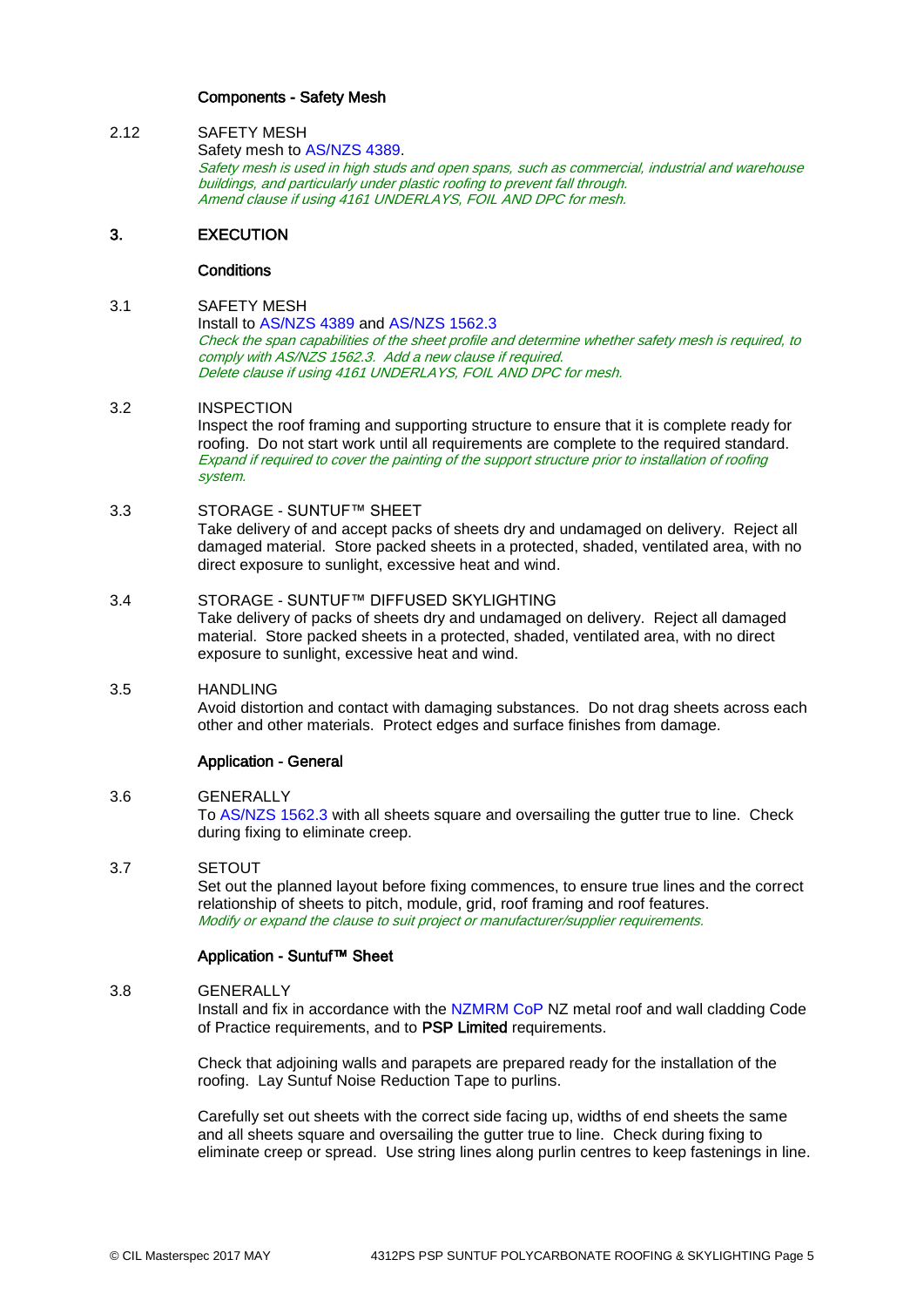# 3.9 PENETRATIONS AND JUNCTIONS

Check that adjoining walls and parapets are prepared ready for the installation of the translucent roofing. Confirm that openings have been prepared ready for the installation of translucent roofing and other penetrations through the roof. Required work includes the following:

- underlay turned up at wall and parapet lines
- underlay finished and dressed off to all openings, ready for the installation of translucent roofing and other penetrations
- roofing installation neatly finished to all sides of openings and to all wall and parapet junctions
- installation of flashings (those required to be installed prior to installation of penetrating elements and/or wall linings).

#### 3.10 FIXING

Fix sheets in place using the fastening system required by PSP Limited, making due allowance for dynamic local wind pressures on the building and the thermal movement in the sheet.

#### 3.11 END LAPS

End laps are only permitted where specifically detailed. Ensure any end laps are a minimum of 200mm and fully sealed at both ends of the lap using a neutral cure silicone sealant.

### 3.12 FLASH

Flash roof to verges, walls and penetrations to detail and PSP Limited requirements. Add details of associated overflashings to penetrations, parapets and the like, either here or in other sections as appropriate to the project.

# 3.13 PENETRATIONS

Flash and overflash all penetrations through the roof. Expand this very general clause to better describe the various types and forms of penetrations needing to be flashed.

# Application - Suntuf™ Diffused Skylighting

#### 3.14 GENERALLY

Install and fix in accordance with the [NZMRM CoP](http://www.masterspec.co.nz/redirect.aspx?pl=1236) NZ metal roof and wall cladding Code of Practice requirements, and to PSP Limited requirements.

Check that adjoining walls and parapets are prepared ready for the installation of the roofing. Lay PSP Anti-noise tape to purlins.

Carefully set out with widths of end sheets the same, all sheets square and oversailing the gutter true to line and sealing tape installed. Check during fixing to eliminate creep or spread. Use string lines along purlin centres to keep fastenings in line.

Lay Suntuf™ Diffused Skylighting to overlap metal sheets on both sides, with all lapped edges neatly seated down with sealing tape. Install side fixings in accordance with PSP Limited requirements.

Suntuf™ Diffused Skylighting to overlap metal sheets on both sides, if this is not feasible the Suntuf™ Diffused Skylighting must underlap the metal roof sheets against the primary direction of rain.

# 3.15 PENETRATIONS AND JUNCTIONS

Check that adjoining walls and parapets are prepared ready for the installation of the translucent roofing. Confirm that openings have been prepared ready for the installation of translucent roofing and other penetrations through the roof. Required work includes the following:

- underlay turned up at wall and parapet lines
- underlay finished and dressed off to all openings, ready for the installation of translucent roofing and other penetrations
- roofing installation neatly finished to all sides of openings and to all wall and parapet iunctions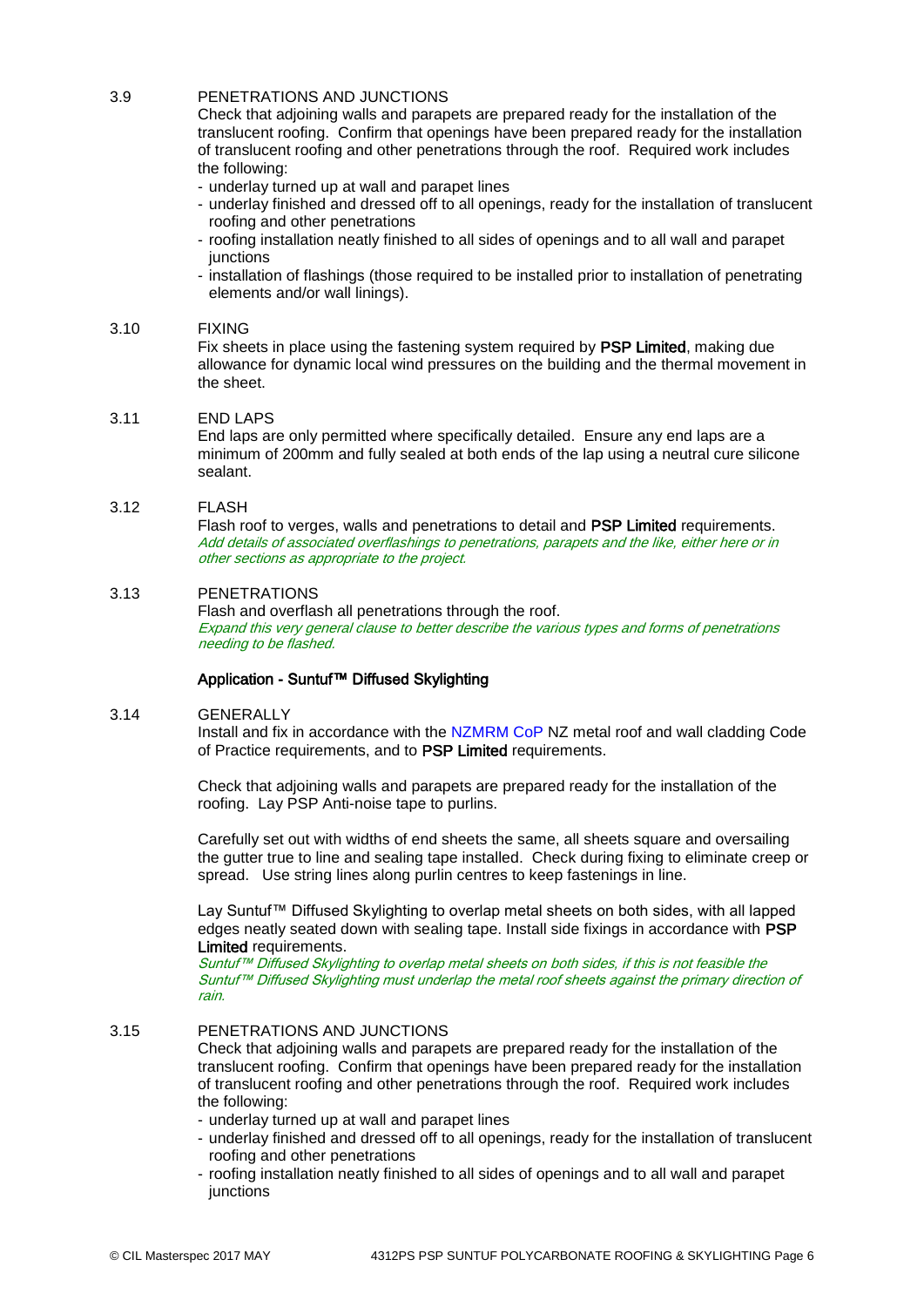- installation of flashings (those required to be installed prior to installation of penetrating elements and/or wall linings).

# 3.16 STOP ENDS

Before lifting into place, set in neutral cure silicone sealant and pop rivet stop-ends to sheets.

#### 3.17 FIXING

Fix sheets in place using the fastening system required by PSP Limited, making due allowance for dynamic local wind pressures on the building and the thermal movement in the sheet. Pre-drill for fixings.

#### 3.18 END LAPS

End laps are only permitted where specifically detailed. Ensure any end laps are a minimum of 200mm and fully sealed at both ends of the lap using a neutral cure silicone sealant.

#### 3.19 FLASH

Flash roof to verges, walls and penetrations to detail and PSP Limited requirements. Add details of associated overflashings to penetrations, parapets and the like, either here or in other sections as appropriate to the project.

# 3.20 PENETRATIONS

Flash and overflash all penetrations through the roof. Expand this very general clause to better describe the various types and forms of penetrations needing to be flashed.

#### **Completion**

# 3.21 REPLACE

Replace damaged or marked elements.

#### 3.22 LEAVE

Leave this work complete with all necessary flashings, undercloaks, valleys, ridges and hips all properly installed as the work proceeds so the finished roof is completely weathertight.

# 3.23 REMOVE

Remove trade rubbish and unused materials from the roof and surrounds daily during the work. Sweep down at the end of each day, and clean out spoutings, gutters and rainwater pipes on completion of the roof. Remove debris, unused materials and elements from the site.

# 3.24 PROTECTION

Protect the completed work from damage for the remainder of the construction period. If access is given to the roof for later work, provide properly constructed walkways or platforms to eliminate damage.

# 4. SELECTIONS

For further details on selections go to: [www.suntuf.co.nz](http://www.suntuf.co.nz/) [www.skylighting.co.nz](http://www.skylighting.co.nz/) Substitutions are not permitted to the following, unless stated otherwise. If substitutions are permitted modify the statement above, ensure the NO SUBSTITUTIONS clause from GENERAL is treated the same.

Select the options to suit the project and delete options not specified.

#### **Materials**

4.1 SAFETY MESH

Location: Finish: ~ Finish:- galvanized or PVC coated.